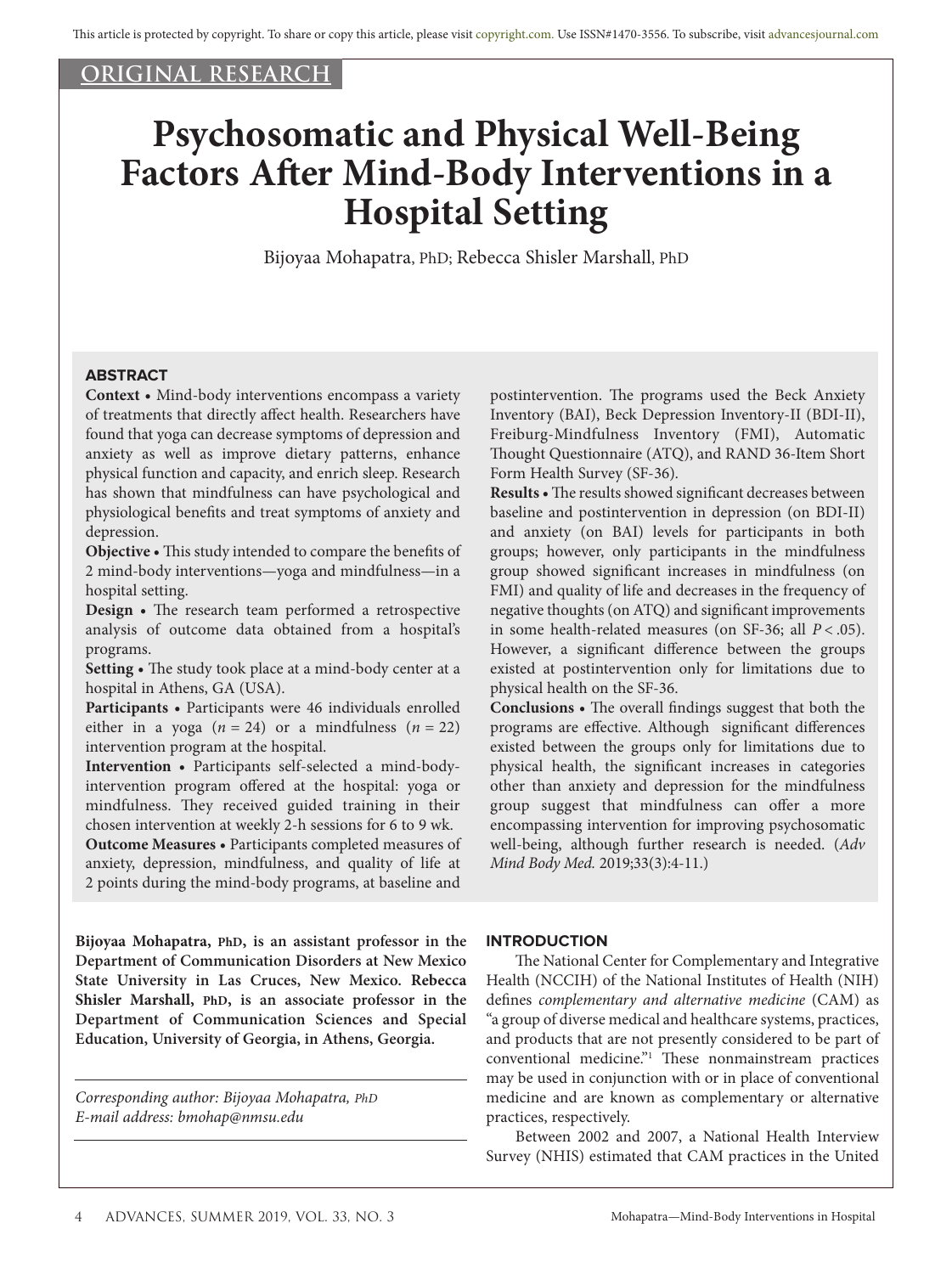States have increased, with greater use by adults for acupuncture, deep-breathing exercises, massage therapy, meditation, naturopathy, and yoga.<sup>2</sup> In addition, in 2007, almost 4 in 10 US adults used nonvitamin and nonmineral natural products, and deep breathing exercises.

In another report, CAM health approaches—primarily yoga, tai chi, and qi gong—showed a 3.5% growth in use in men, 3.0% in women, and 8.4% in persons aged 65 y and older.<sup>3</sup> In 2003, Davis and Darden<sup>4</sup> found that US children showed low CAM usage, at 1.8%, with a rise to 3.5% in the adolescent years.<sup>4</sup> Barnes et al<sup>2</sup> reported that 1 in 9 children in the United States used CAM therapy as of 2008, and they were more likely to use biologically based therapies, mindbody therapies, or manipulative body-based therapies as opposed to alternative medical systems.2

Although CAM's structure and classification varies, NCCIH divides it into 5 categories: alternative medical systems, mind-body interventions, biologically based treatments, manipulative and body-based methods, and energy therapies.<sup>5</sup> Although mind-body interventions may be applied to a wide range of conditions, stress and anxiety are commonly studied by researchers. Modern society requires high external demands, causing the body to be in constant fight-or-flight mode. Psychological stress has been linked to a decrease in immune-system function, whereas anxiety has been associated with coronary heart disease, decreased quality of life, and suicidal behavior.<sup>6</sup> Occupational stress has also led to an antagonistic state between mind and body, adversely affecting the link between the two.<sup>7</sup> Controlling and being aware of how to cope with an overactive mind is a skill that might improve health outcomes.8 To overcome stress and anxiety, the most popular mind-based techniques are meditation, yoga, and deep breathing, specifically mindfulness-based stress reduction programs (MBSR), mindfulness-based cognitive therapy (MBCT), and yoga.<sup>2</sup>

To ensure physical well-being and mind-body balance, yoga practices include controlled breathing (*pranayama*), postural exercises (*asana*), and meditation (*dhyana*). Several researchers have reported decreases in symptoms of depression and anxiety in participants after yoga practice.<sup>9,10</sup> The literature suggests that alternative practices such as yoga are associated with stress changes $11,12$ ; however, the neurological, biological, and physiological mechanisms underlying such changes are still not clearly understood. Yoga has been linked to restoring balance in the autonomic nervous system (ANS) by decreasing the activity of the sympathetic nervous system (SNS) and increasing that of the parasympathetic nervous system (PNS) while obtaining a meditative state of relief from anxiety.<sup>13</sup>

Yoga practices have also been found to decrease vagal tone and reduce PNS activity by switching from fast breathing to slow breathing and decreasing oxygen consumption, heart rate, and blood pressure. This is thought to calm the mind and bring a sense of control of the body.<sup>14</sup> Streeter et al<sup>15</sup> observed that reduced gamma-aminobutyric acid (GABA)

levels may be associated with stress and that yoga counteracts this issue by inhibiting the hypothalamic–pituitary–adrenal (HPA) system. Some studies have shown that yoga can decrease the levels of salivary cortisol<sup>6,16-19</sup> and improve resting heart rate variability (HRV) and blood pressure, a sign of SNS activation.<sup>20-23</sup> In another study, conducted in individuals older than 45 years with cardiovascular-disease risk, examined the effects of an 8-week yoga program and showed improvements in dietary patterns, enhancements in physical function and capacity, enriched sleeping, and reductions in stress and anxiety levels.<sup>24</sup> Overall, yoga practice is not only used for improving health conditions but also for maintaining health and disease prevention.<sup>25,26</sup>

In contrast to yoga, mindfulness practices focus on establishing a stable pattern of psychophysiological behavior, including thoughts, feelings, mindful awareness, actions, and behaviors. Research has shown that mindfulness skills can have psychological and physiological benefits and treat symptoms of anxiety and depression in a range of clinical and nonclinical populations, including pain, cancer, heart disease, depression, and anxiety.<sup>27,28</sup> Psychological benefits involve enhanced self-awareness and self-regulation, improved attention and concentration, mental clarity, cognitive flexibility, and interprofessional and intraprofessional benefits. Physiological benefits include improvements in immune system functioning, decreases in salivary cortisol, increases in cerebral blood flow, balances in the workload activity between the brain's 2 hemispheres, increases in overall cortical activity, and increases in rapideye-movement sleep.<sup>29</sup> Furthermore, several other reviews have documented that programs such as mindfulness-based stress reduction (MBSR) can reduce symptoms of stress, anxiety, and depression, and increase levels of health and well-being across clinical and nonclinical population.<sup>20,28-32</sup>

The current study's focus was on mind-body interventions and the potential physical and emotional benefits of those practices. The research team compared the benefits that 2 mind-body interventions—yoga and mindfulness—can have in reducing levels of perceived stress and anxiety while improving psychosomatic and physical well-being.

## **METHODS**

## **Participants**

The study was a retrospective analysis of outcomes from individuals who participated in mind-body interventions at a mind-body center in a hospital in Athens, Georgia (United States). Personnel at the center routinely collect data on participants' performance in the mind-body programs through the measures discussed in the current study.

All participants were from the local community and between the ages of 24 and 66 years. None of the participants had any prior knowledge of or had practiced any of the CAM procedures before enrolling in the training program.

Table 1 provides information about the general characteristics of all participants enrolled in the intervention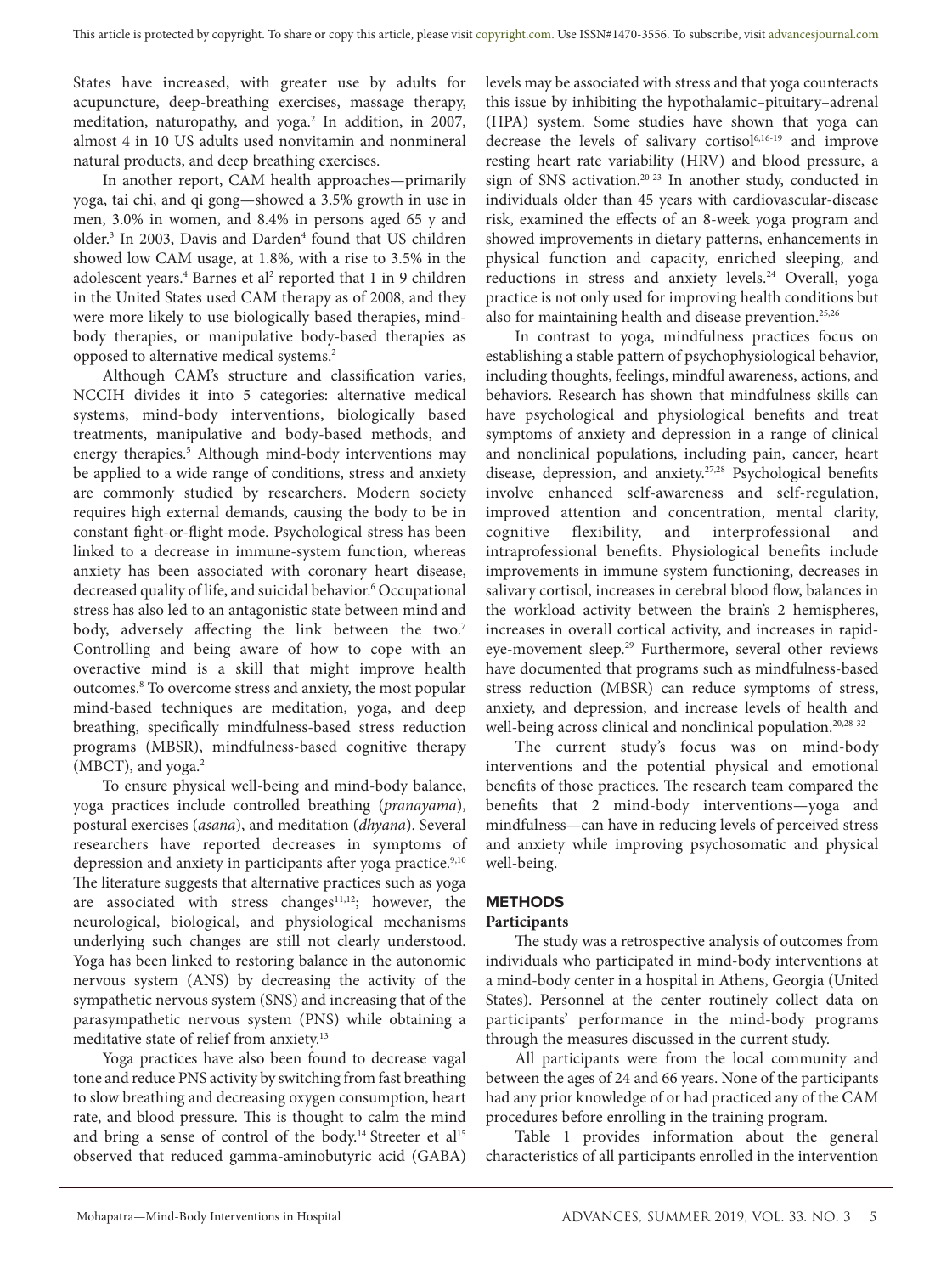**Table 1.** Demographics of Participants Enrolled in Yoga and Meditation Intervention Programs

|                                 | Yoga              | <b>Mindfulness</b> |                   |  |  |  |
|---------------------------------|-------------------|--------------------|-------------------|--|--|--|
|                                 | Group<br>$n = 24$ | Group<br>$n = 22$  |                   |  |  |  |
|                                 | n(%)              | n(%)               | P Value           |  |  |  |
| Age, y, mean $\pm$ SD           | $54.58 \pm 10.85$ | $51.61 \pm 2.34$   | .668              |  |  |  |
| Gender                          |                   |                    |                   |  |  |  |
| Male                            | 5(21%)            | 6(27%)             | .842              |  |  |  |
| Female                          | 19 (79%)          | 16 (73%)           | .652              |  |  |  |
| Education, y, mean $\pm$ SD     | $16.35 \pm 0.44$  | $18.16 \pm 0.61$   | .014 <sup>a</sup> |  |  |  |
| Program Duration, wk, mean ± SD | $6.79 \pm 1.78$   | $8.92 \pm 2.74$    | .322              |  |  |  |
| Race                            |                   |                    |                   |  |  |  |
| White                           | 24 (100%)         | 21 (95%)           | .781              |  |  |  |
| White, Hispanic, other          | $0(0\%)$          | 1(5%)              | .374              |  |  |  |
| Relationship Status             |                   |                    |                   |  |  |  |
| Married                         | 17 (71%)          | 14 (63%)           | .774              |  |  |  |
| Divorced                        | 5(21%)            | 2(9%)              | .101              |  |  |  |
| Widowed                         | 2(8%)             | $0(0\%)$           | .374              |  |  |  |
| Cohabiting                      | $0(0\%)$          | 3(14%)             | .158              |  |  |  |
| Unanswered                      | $0(0\%)$          | 3(14%)             | .374              |  |  |  |
| <b>Employment Status</b>        |                   |                    |                   |  |  |  |
| Working full time               | 10(42%)           | 12 (55%)           | .806              |  |  |  |
| Working part time               | 7(29%)            | 5(23%)             | .519              |  |  |  |
| Unemployed                      | 5(21%)            | 4(18%)             | .854              |  |  |  |
| Retired                         | 1(4%)             | 1(4%)              | .999              |  |  |  |
| On disability                   | 1(4%)             | $0(0\%)$           | .374              |  |  |  |
| Income                          |                   |                    |                   |  |  |  |
| \$10 000 to \$20 000            | 3(13%)            | 1(4%)              | .374              |  |  |  |
| \$20 000 to \$30 000            | 3(13%)            | $0(0\%)$           | .158              |  |  |  |
| \$30 000 to \$40 000            | 2(8%)             | 2(9%)              | .999              |  |  |  |
| \$40 000 to \$50 000            | 4(16%)            | $0(0\%)$           | .205              |  |  |  |
| \$50 000 and up                 | 12 (50%)          | 19 (87%)           | .410              |  |  |  |

a *P*<.05; approximate percentages are provided in brackets.

Abbreviations: SD, standard deviation.

programs. No significant differences existed at baseline between the individuals in the 2 groups in terms of age, gender, or overall program duration. A significant difference did exist between the groups for education level  $(P = .014)$ . For all other descriptors (race, relationship status, employment status, and income) there were no significant differences between the groups.

Only individuals who completed the respective courses as well as the baseline and postassessment measures were included in the study. No other inclusion or exclusion criteria existed. Due to the retrospective nature of the study, data were not available regarding those who did not complete the courses or the evaluations.

### **Procedures**

The hospital's mind-body center offers 2-hour sessions of yoga and mindfulness as part of its regular programmatic content. Participants self-selected a mind-body intervention program offered at the hospital: yoga or mindfulness. They received guided training in their chosen intervention at weekly 2-hour sessions for 6 to 9 weeks.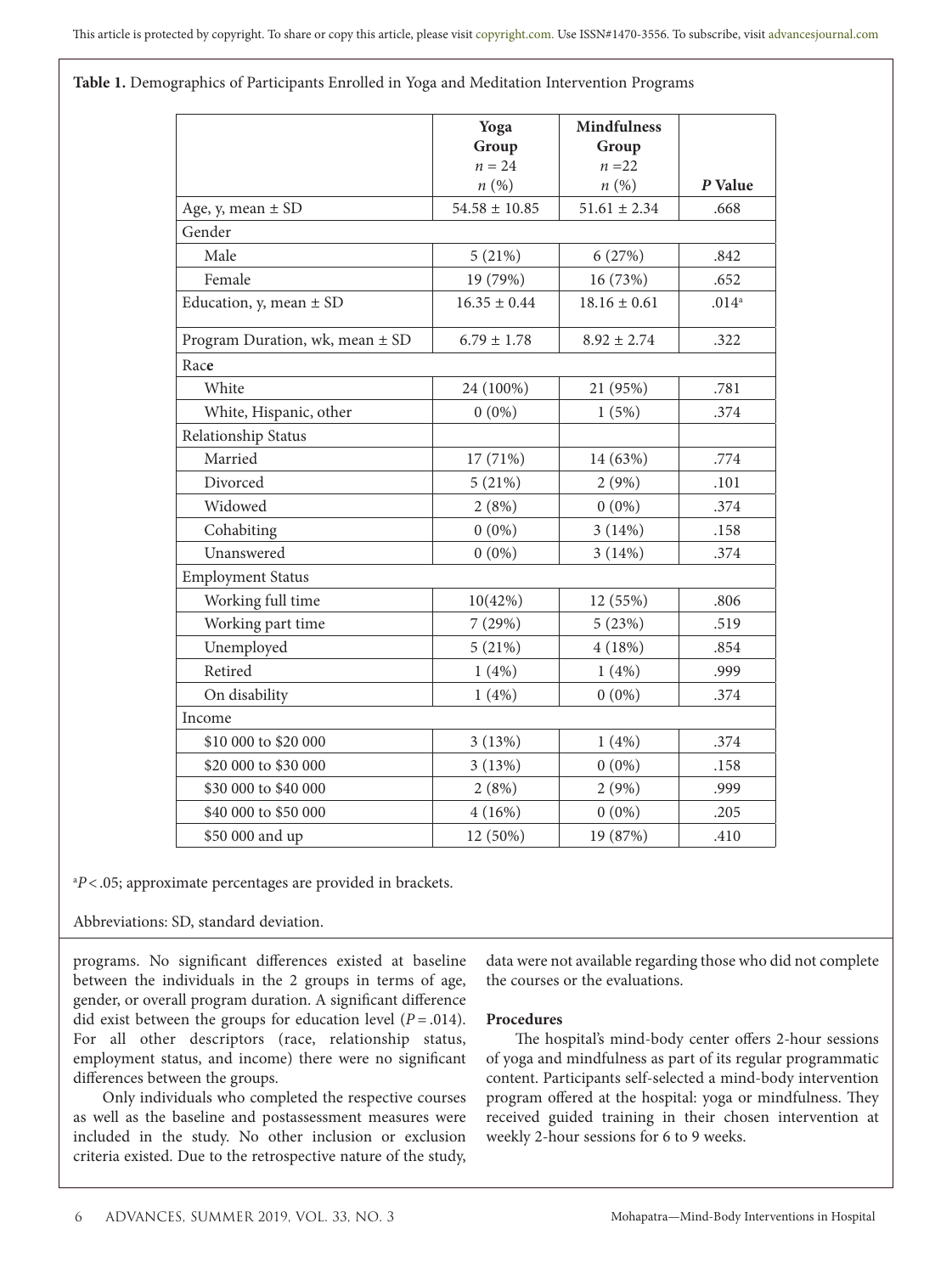## **Interventions**

**Yoga.** Yogic practices are a blend of low-intensity, slow-paced movements, deep and focused breathing, and guided-meditation techniques that focus either on nonclinical or clinical populations that live with chronic illness or injury, specifically in aging populations.<sup>24,33-35</sup> The yoga program focuses on dissolving stress by increasing physical balance, flexibility, and strength; providing a sense of wellness and inner peace; and simultaneously calming the mind and nervous system.

The yoga poses included the *Vajrasana* (thunderbolt pose)*, Sukhasana* (easy pose)*, Bhujangasana* (cobra pose)*, Cakravakasana* (cat pose)*, Balasana* (child's pose)*,* and *Utkatasana* (chair pose). Each session is structured by the instructor and includes 10 minutes of warm-up and cool-down, 10 to 20 minutes of guided breathing and meditation, and 35 to 40 minutes of yoga poses.

**Mindfulness.** Mindfulness primarily targets behavioral health problems and mental disorders and has been shown to significantly reduce anxiety and depression, mood disturbances, and somatic symptoms of stress in various populations.7,20,36-40 It refers to a form of therapy that aids in preventing the relapse of depression by combining mindfulness techniques—meditation, breathing exercises, and stretching with education to help break the negative-thought patterns that are characteristic of recurrent depression. The mindfulness approach encourages participants to change their relationship to thoughts, feelings, and body sensations. Individuals learn to engage with thoughts in a different way, as fleeting events in the mind and the body that they can choose to engage with or not and with regular practice can break the old association between negative mood and thinking that would normally trigger a relapse.<sup>41</sup> The mindfulness group in the current study combined meditation, breathing exercises, and cognitive thinking in their program.

#### **Outcome Measures**

Participants completed measures of anxiety, depression, mindfulness, and quality of life at 2 points during the mindbody programs, at baseline and postintervention. The programs use the Beck Anxiety Inventory (BAI), Beck Depression Inventory-II (BDI*-*II), Freiburg-Mindfulness Inventory (FMI), Automatic Thought Questionnaire (ATQ), and RAND 36*-*Item Short Form Health Survey (SF*-*36). All measures are valid, reliable, and self-report scales.

**Beck Anxiety Inventory.** This inventory is a wellaccepted, 21-item, self-reported measure of anxiety in adults and adolescents. Because the items in the BAI describe the emotional, physiological, and cognitive symptoms of anxiety, it can discreetly discriminate anxiety from depression.<sup>42</sup> Each item is rated on a Likert scale ranging from 0 (not bothered by the symptom) to 3 (severely bothered by the symptom). The total score on the test can range from 0 to 63, and a score of 30 and above indicates severe anxiety.

**Beck Depression Inventory-II.** This inventory is a 21-item, self-reported inventory that measures characteristic attitudes and symptoms of depression and that taps into psychological and somatic behaviors following a 2-week, major depressive episode.<sup>43,44</sup> Each item is rated for four possible responses of increasing intensity (0 indicating less intense problems and 3 indicating more intense problems). The total score on the test can range from 0 to 63, and a score of 29 and above indicates severe depression.

**Freiburg-Mindfulness Inventory.** This inventory is a 14-item scale that measures the concept of mindfulness as either an outcome of an intervention or as a moderating variable, a personality trait. The inventory discriminates between novice and expert meditators.<sup>45</sup> The items are rated on a Likert scale ranging from 1 (rarely experienced mindfulness) to 4 (almost always experienced mindfulness). Higher total scores indicate increased level of mindfulness.

**Automatic Thought Questionnaire.** This scale is a 30-item questionnaire developed to identify and assess the frequency of automatic negative self-statements that are linked to depression.<sup>46</sup> Each item represents a negative thought, and the respondent must rate how often that thought has surfaced in the week prior to the questionnaire's completion, on a scale from  $1 = not$  at all to  $5 = all$  the time. A higher total score indicates a high level of automatic negative self-statements.

**RAND 36***-***Item Short Form Health Survey.** This questionnaire is a health survey that includes quality-of-life measures and is categorized into 8 health concepts: physical functioning, bodily pain, role limitations due to physical health problems, role limitations due to personal or emotional problems, emotional well-being, social functioning, energy/fatigue, and general health perceptions.47 The items are rated on different rating scales: some are rated from excellent to poor, some rated on yes/no questions and others on a Likert scale ranging from 1 (experience it all the time) to 6 (experience it none of the time). The total scores can range from 0 to 100 where lower scores indicate more disability.

#### **Statistical Analysis**

Data from self-reported rating scales were subjected to nonparametric statistical analyses. Paired samples *t* tests were used to study the changes within the 2 groups throughout the period—baseline compared with postintervention, and independent samples *t* test were used for intergroup comparisons—yoga compared with mindfulness. A *P* value of less than .05 was considered statistically significant.

#### **RESULTS**

Retrospective data from 46 participants were analyzed (Table 2). The yoga group included 24 participants, and the mindfulness group included 22 participants.

The yoga group showed significant reductions between baseline and postintervention only in anxiety, *P* = .007, and depression, *P* = .031 (Figure 1). In comparison, the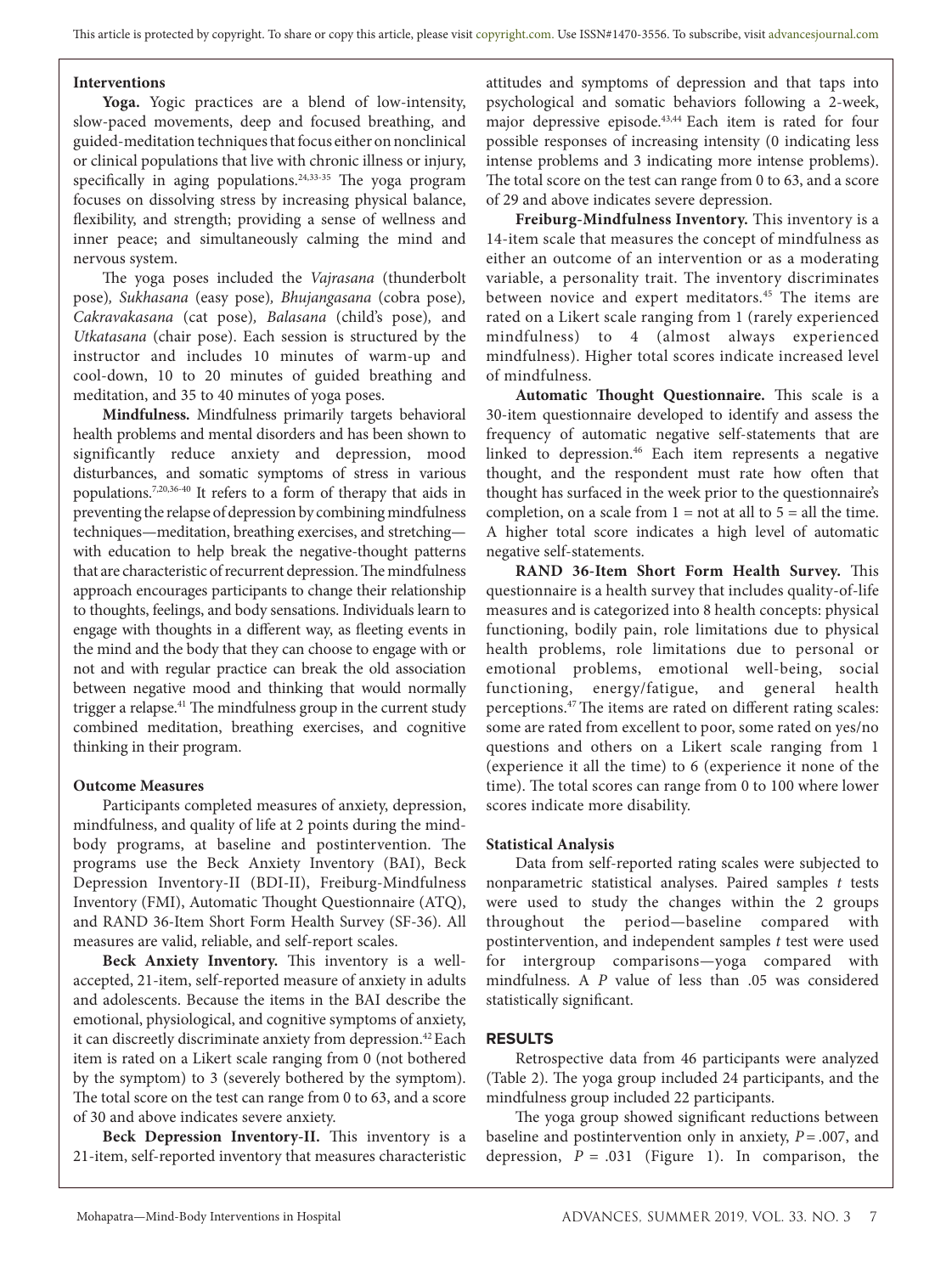**Table 2.** Intergroup and Intragroup Comparisons of Outcome Measures for the Yoga ( $n = 24$ ) and Mindfulness ( $n = 22$ ) Groups Over the Intervention Period

|                                                 |             | <b>Baseline</b><br>Mean $\pm$ SD | Postintervention<br>Mean $\pm$ SD | P Value           |
|-------------------------------------------------|-------------|----------------------------------|-----------------------------------|-------------------|
| BAI                                             | Yoga        | $11.409 \pm 7.456$               | $7.682 \pm 5.286$                 | .007 <sup>b</sup> |
|                                                 | Mindfulness | $13.286 \pm 12.673$              | $8.762 \pm 7.974$                 | .048 <sup>b</sup> |
| <b>BDI-II</b>                                   | Yoga        | $8.134 \pm 4.874$                | $6.134 \pm 5.429$                 | .031 <sup>b</sup> |
|                                                 | Mindfulness | $8.306 \pm 6.387$                | $4.722 \pm 4.012$                 | .001 <sup>b</sup> |
| <b>FMI</b>                                      | Yoga        | $84.762 \pm 15.290$              | $87.119 \pm 14.191$               | .192              |
|                                                 | Mindfulness | $75.725 \pm 10.525$ <sup>a</sup> | $89.10 \pm 13.322$                | .000 <sup>b</sup> |
| <b>ATQ</b>                                      |             |                                  |                                   |                   |
| Frequency                                       | Yoga        | $45.5 \pm 16.989$                | $41.444 \pm 14.193$               | .263              |
|                                                 | Mindfulness | $55.667 \pm 25.9$                | $46.667 \pm 17.567$               | .009 <sup>b</sup> |
| Degree of Belief                                | Yoga        | $43.469 \pm 15.977$              | $48.813 \pm 29.919$               | .503              |
|                                                 | Mindfulness | $53.353 \pm 25.365$              | $52.000 \pm 26.641$               | .862              |
| $SF-36$                                         |             |                                  |                                   |                   |
| Physical Functioning                            | Yoga        | $76.50 \pm 21.86$                | $78.08 \pm 20.88$                 | .361              |
|                                                 | Mindfulness | $85.91 \pm 16.30$                | $86.82 \pm 16.94$                 | .657              |
| Limitations Due to<br>Physical Health           | Yoga        | $56.25 \pm 45.59$                | $58.33 \pm 45.25$                 | .796              |
|                                                 | Mindfulness | $72.50 \pm 34.32$                | $85.00 \pm 30.78$ <sup>a</sup>    | .047 <sup>b</sup> |
| <b>Bodily Pain</b>                              | Yoga        | $63.906 \pm 23.106$              | $68.667 \pm 21.294$               | .266              |
|                                                 | Mindfulness | $73.296 \pm 20.592$              | $72.432 \pm 23.588$               | .847              |
| General Health                                  | Yoga        | $61.83 \pm 20.09$                | $63.13 \pm 19.33$                 | .642              |
|                                                 | Mindfulness | $66.82 \pm 17.22$                | $68.77 \pm 22.08$                 | .337              |
| Limitations Due to<br><b>Emotional Problems</b> | Yoga        | $66.67 \pm 40.53$                | $69.45 \pm 37.97$                 | .723              |
|                                                 | Mindfulness | $63.34 \pm 38.85$                | $83.34 \pm 29.62$                 | .007 <sup>b</sup> |
| Vitality                                        | Yoga        | $47.08 \pm 17.56$                | $54.58 \pm 14.81$                 | .059              |
|                                                 | Mindfulness | $46.14 \pm 23.60$                | $54.43 \pm 21.07$                 | .012 <sup>b</sup> |
| Mental Health Perceptions                       | Yoga        | $69.00 \pm 16.69$                | $74.67 \pm 13.74$                 | .107              |
|                                                 | Mindfulness | $63.45 \pm 18.03$                | $74.36 \pm 11.49$                 | .001 <sup>b</sup> |
| Social Functioning                              | Yoga        | $72.92 \pm 25.98$                | $77.60 \pm 24.45$                 | .362              |
|                                                 | Mindfulness | $78.41 \pm 21.88$                | $83.81 \pm 20.29$                 | .270              |

a Indicates significant differences between the yoga and mindfulness groups, *P* < .05. b Indicates significant differences between baseline and postintervention for a group, *P* < .05.

Abbreviations: SD, standard deviation; BAI, Beck Anxiety Inventory; BDI*-*II, Beck Depression Inventory-II; FMI, Freiburg-Mindfulness Inventory; ATQ, Automatic Thought Questionnaire; SF*-*36, RAND 36*-*Item Short Form Health Survey.

mindfulness group demonstrated significant reductions in anxiety,  $P = .048$  and depression,  $P = .001$ , significant improvements in mindfulness, *P*<.001; significant decreases in the frequency of negative thoughts, *P*=.009; and significant improvements in some health-related measures. The measures included fewer limitations due to physical health, *P* = .047, and to emotional problems, *P* = .007; increases in vitality,  $P = .012$ ; and changes in mental health perceptions, *P*=.001 (Figure 2).

However, a significant difference between the groups existed postintervention only for limitations due to physical health, as shown on the SF-36.

## **DISCUSSION**

Mind-based interventions not only have few risks, but they can also be easily taught in a hospital environment, with beneficial changes observed. Most recent studies have found evidence of the effectiveness of these approaches, specifically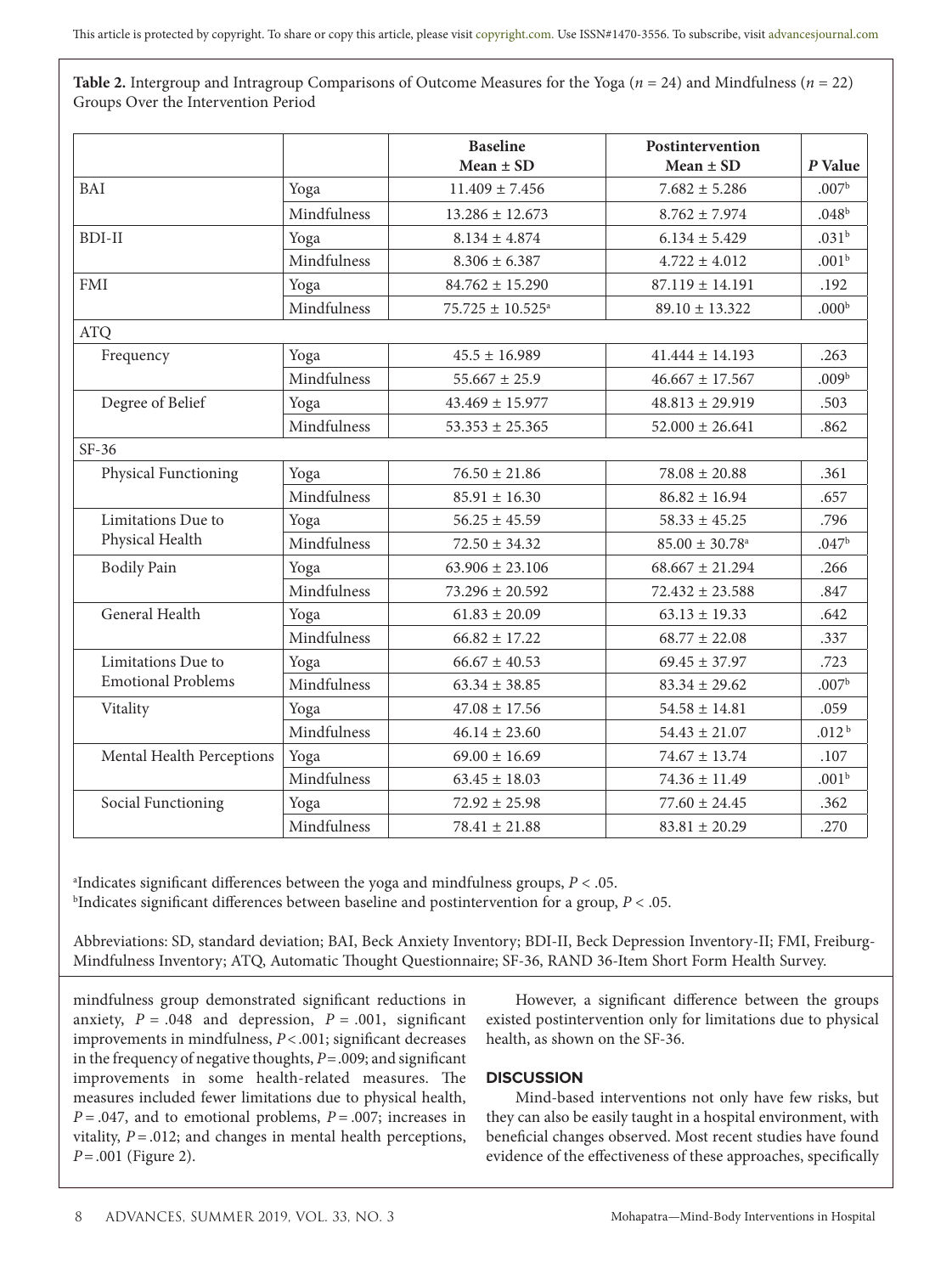

Abbreviations: BAI, Beck Anxiety Inventory; BDI-II, Beck Depression Inventory-II.

on the topic of positive effects on psychological functioning and physical well-being. As a result, the use of mind-based interventions in different settings—such as medical setups, businesses, schools, and public-sector institutions—has gained popularity.

The current study explored the potential benefits of yoga versus mindfulness interventions and compared participant's self-reported ratings on psychosomatic and physical wellbeing obtained at baseline and postintervention.

Significant reductions occurred for both groups for depression, as shown on the BDI-II, and for anxiety, as shown on the BAI. For the yoga group, these results are consistent with results from other studies.<sup>9</sup> In a study by Kjellgren et al,<sup>10</sup> healthy volunteers who participated in a 6-day intensive training program of yoga (*Sudarshan Kriya)* reported less anxiety, depression and stress, and increase in optimism with comparison to the control group who practiced only relaxation with gentle attention on breathing. Female participants in another study who self-identified themselves as emotionally distressed reported significant improvements in perceived stress, anxiety, vigor fatigue, and depression after participating in a 3-month *Hatha* yoga program. They even reported significant improvement in their physical well-being and overall reduction in pain in their head and back. This also correlated with decrease in salivary cortisol (a biological marker of stress reduction). Similar physiological response (decrease in cortisol level) was also observed in healthy college students who practiced *Hatha* yoga in a 90-minute class period.<sup>19</sup> Huang et al<sup>22</sup> also found that a single episode of *Hatha* yoga could have similar beneficial effects as long term training, and resulted in significant reduction in perceived stress in a group of female community residents.

**Figure 2.** Scores at Baseline and Postintervention on Negative Thought, Mindfulness, and Quality of Life Scales for Yoga and Mindfulness Training.



Abbreviations: ATQ, Automatic Thought Questionnaire, frequency of negative thoughts; FMI, Freiburg-Mindfulness Inventory; SF-36, RAND 36-Item Short Form Health Survey, mental health perceptions.

The mindfulness group, however, showed significant changes on other scales: (1) increases in mindfulness, as shown on the FMI; (2) decreases in the frequency of negative thoughts, as shown on the ATQ; and (3) improvements in some behavioral limitations, as shown on the SF-36. Similar results were obtained by Klatt et al<sup>16</sup> in their study assessing the effects of low-dose MBSR intervention in healthy adults. Besides reduction in perceived stress, participants reported significant increase in mindfulness and improvement in sleep after the intervention.<sup>16</sup> Shapiro et al<sup>20</sup> also demonstrated that MBSR practices are associated with increase in mindful attention, emotion, and well-being in young adults, and the results are maintained even at 2-month follow-up.<sup>20</sup> In clinical population, people with social anxiety disorder who practiced MBSR also experienced reduction in emotional reactivity to tasks requiring increased emotional regulation, decrease in negative emotions and self-beliefs, and reduction in avoidance behaviors.<sup>37</sup>

Overall, based on the literature and evidence from previous studies on mindfulness, it is understandable as to why the mindfulness group in the current study showed significant changes, not only in anxiety and depression but also in psychosocial, motivation, and awareness factors. Perhaps the cognitive focus led to the changes in its assessments in this study. Even though the yoga program included mindfulness and meditation activities, the additional changes observed in the mindfulness group suggest that the differences could be due to the cognitive component included in the mindfulness section. Or the differences could simply be attributed to the different mechanisms of action of yoga and mindfulness. For that determination, further research is needed.  $11,12$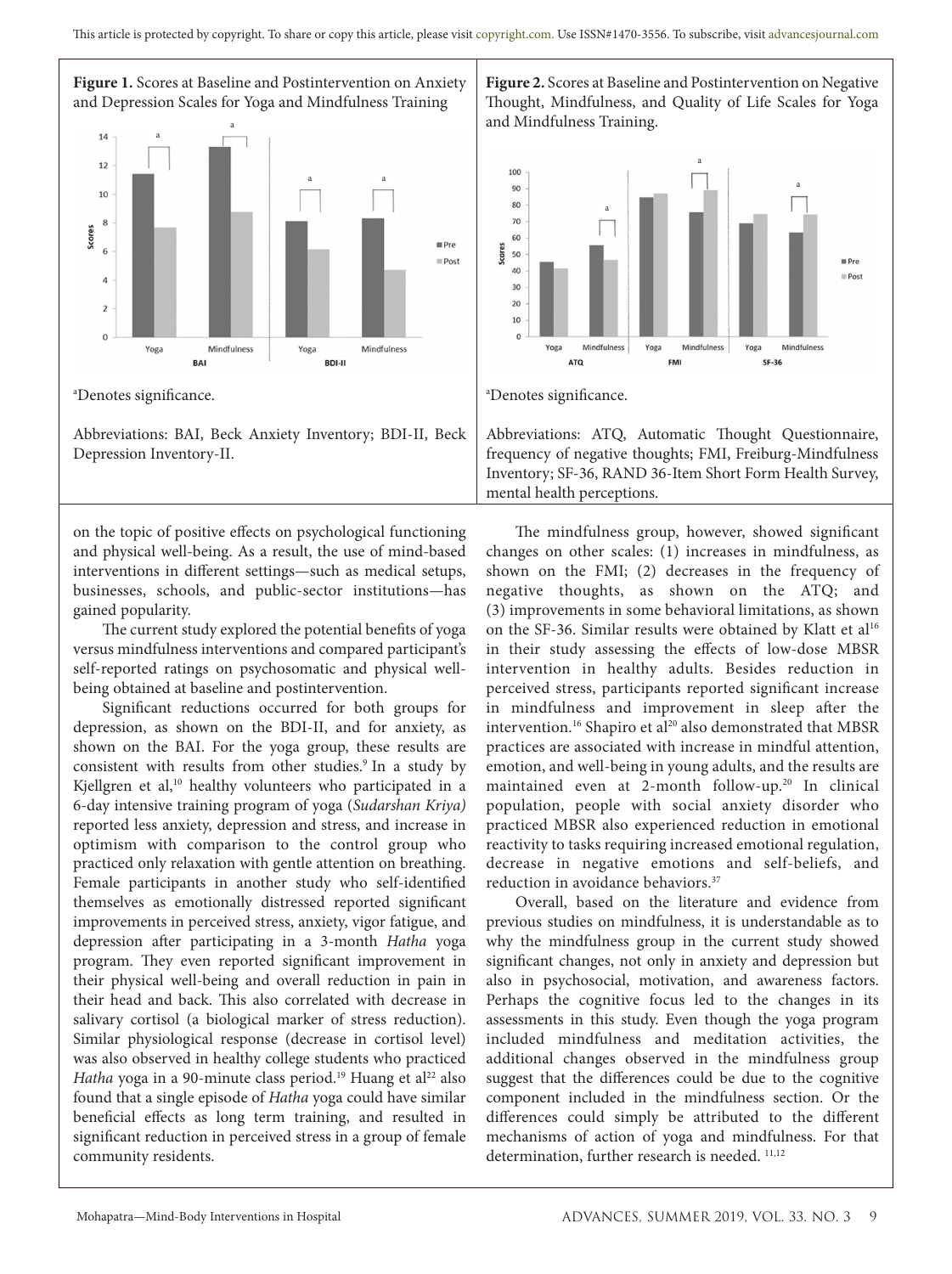Again, it is important to note that other factors may have influenced the results of the current study, such as the overall durations of the intervention programs. The average duration of practice for the yoga program was 7 weeks, participants in the mindfulness program practiced for 9 weeks. Although the difference in duration of practice wasn't statistically significant, 2 weeks of extra training in mindfulness could potentially have resulted in some positive changes in the group.

In addition, the educational levels of the groups differed, with the average for the mindfulness group being approximately 18 years, which was greater than that for the yoga group, which was approximately 16 years. The educational differences may have had a limited effect on the results because all participants had a minimum secondary education.

Another possible explanation to the differences in the changes between baseline and postintervention in the groups is that participants were given the freedom to choose their intervention program, and this could have contributed to some of the observed differences in performance.

A major limitation to the current study could be that it was a retrospective analysis of data that had already been obtained and not a true experimental study with a controlled research paradigm. It was difficult to control for other contributing variables such as the homogeneity of groups, education, preconceived notions, and attitudes and beliefs about the training program. Also, the current research team did not have access to any direct identifiers or information for participants, making it difficult to follow up and find out if the benefits to psychosomatic and physical well-being were sustained. Further research would be beneficial in determining if the results observed in the current study could be replicated with more experimental controls.

#### **CONCLUSIONS**

The overall findings of the current study suggest that the yoga and the mindfulness programs were both effective. While significant differences existed between the groups only for limitations due to physical health, the significant increases in categories other than anxiety and depression for the mindfulness group suggest that mindfulness can offer a more encompassing intervention for improving psychosomatic well-being. Nevertheless, further studies are suggested, with inclusion of more uniform groups of participants, more experimental controls, and same intervention duration of programs.

#### **AUTHOR DISCLOSURE STATEMENT**

Authors have no conflict of interest to report.

#### **REFERENCES**

- 1. Pearson NJ, Chesney MA. The National Center for Complementary and Alternative Medicine. *Acad Med.* 2007;82(10):967.
- 2. Barnes PM, Bloom B, Nahin RL. Complementary and alternative medicine use among adults and children. United States, 2007. *Natl Health Stat Report*. 2008;10(12):1-23
- 3. Clarke TC, Black LI, Stussman BJ, Barnes PM, Nahin RL. Trends in the use of complementary health approaches among adults: United States, 2002–2012. *Nat Health Stat Rep.* 2015(79):1.
- 4. Davis MP, Darden PM. Use of complementary and alternative medicine by children in the United States. *Arch Pediatric Adolescent Med.* 2003;157(4):393- 396.
- 5. Subramanian K, Midha I. Prevalence and perspectives of complementary and alternative medicine among university students in Atlanta, Newcastle upon Tyne, and New Delhi. *Internat Schol Res Not.* 2016;2016.
- 6. Li AW, Goldsmith C. The effects of yoga on anxiety and stress. *Altern Med Rev.*  2012;17(1):21-35.
- 7. Kemper K, Bulla S, Krueger D, Ott MJ, McCool JA, Gardiner P. Nurses' experiences, expectations, and preferences for mind-body practices to reduce stress. *BMC.* 2011;11(1):26.
- 8. Dacher E. 7 Steps to overcoming the overactive mind. *Huffington Post*. Retreived from https://www.huffingtonpost.com/elliott-dacher/7-steps-to-overcomingthe\_b\_9771442.html. Published April 24, 2016. Accessed August 24, 2019.
- 9. Cramer H, Lauche R, Langhorst J, Dobos G. Yoga for depression: A systematic review and meta‐analysis. *Depress Anx.* 2013;30(11):1068-1083.
- 10. Kjellgren A, Bood SÅ, Axelsson K, Norlander T, Saatcioglu F. Wellness through a comprehensive Yogic breathing program–A controlled pilot trial. *BMC.*  2007;7(1):43.
- 11. Kinser PA, Goehler LE, Taylor AG. How might yoga help depression? A neurobiological perspective. *Explore J Sci Heal.* 2012;8(2):118-126.
- 12. McCall MC. How might yoga work? An overview of potential underlying mechanisms. *J Yoga Phys Ther.* 2013;3(1):1.
- 13. Nagendra H, Kumar V, Mukherjee S. Cognitive behavior evaluation based on physiological parameters among young healthy subjects with yoga as intervention. *Computat Mathl Meth Med.* 2015;2015.
- 14. Kim SH, Schneider SM, Kravitz L, Mermier C, Burge MR. Mind-body practices for posttraumatic stress disorder. *J Investigat Med.* 2013;61(5):827-834.
- 15. Streeter C, Gerbarg P, Saper R, Ciraulo D, Brown R. Effects of yoga on the autonomic nervous system, gamma-aminobutyric-acid, and allostasis in epilepsy, depression, and post-traumatic stress disorder. *Med Hypo.* 2012;78(5):571-579.
- 16. Klatt MD, Buckworth J, Malarkey WB. Effects of low-dose mindfulness-based stress reduction (MBSR-ld) on working adults. *Health Educ Behav.* 2009;36(3):601- 614.
- 17. Michalsen A, Grossman P, Acil A, et al. Rapid stress reduction and anxiolysis among distressed women as a consequence of a three-month intensive yoga program. *Med Sci Mon.* 2005;11(12):CR555-CR561.
- 18. Pascoe MC, Bauer IE. A systematic review of randomised control trials on the effects of yoga on stress measures and mood. *J Psychiatric Res.* 2015;68:270-282.
- 19. West J, Otte C, Geher K, Johnson J, Mohr DC. Effects of Hatha yoga and African dance on perceived stress, affect, and salivary cortisol. *Ann Behav Med.*  2004;28(2):114-118.
- 20. Shapiro SL, Jazaieri H, Goldin PR. Mindfulness-based stress reduction effects on moral reasoning and decision making. *J Pos Psychol.* 2012;7(6):504-515.
- 21. Balaji P, Varne SR, Ali SS. Physiological effects of yogic practices and transcendental meditation in health and disease. *North Am J Med Sci.*  2012;4(10):442.
- 22. Huang F-J, Chien D-K, Chung U-L. Effects of Hatha yoga on stress in middleaged women. *J Nurs Res.* 2013;21(1):59-66.
- 23. Ross A, Thomas S. The health benefits of yoga and exercise: A review of comparison studies. *J Altern Complement Med.* 2010;16(1):3-12.
- 24. Alexander GK, Innes KE, Selfe TK, Brown CJ. "More than I expected": Perceived benefits of yoga practice among older adults at risk for cardiovascular disease. *Complement Ther Med.* 2013;21(1):14-28.
- 25. Chong CS, Tsunaka M, Chan EP. Effects of yoga on stress management in healthy adults: a systematic review. *ATHM.* 2011;17(1):32.
- 26. Ross A, Friedmann E, Bevans M, Thomas S. National survey of yoga practitioners: Mental and physical health benefits. *Complement Ther Med.* 2013;21(4):313-323.
- 27. Chambers R, Gullone E, Allen NB. Mindful emotion regulation: An integrative review. *Clin Psych Rev.* 2009;29(6):560-572.
- 28. Grossman P, Niemann L, Schmidt S, Walach H. Mindfulness-based stress reduction and health benefits: A meta-analysis. *J Psychosom Res.* 2004;57(1):35- 43.
- 29. Shapiro SL, Walsh R. An analysis of recent meditation research and suggestions for future directions. *Human Psychol.* 2003;31(2-3):86-114.
- 30. Baer RA, Smith GT, Hopkins J, Krietemeyer J, Toney L. Using self-report assessment methods to explore facets of mindfulness. *Assessment.* 2006;13(1):27- 45.
- 31. Bishop SR, Lau M, Shapiro S, et al. Mindfulness: A proposed operational definition. *Clinical Pyschol Sci Pract.* 2004;11(3):230-241.
- 32. Werner KH, Jazaieri H, Goldin PR, Ziv M, Heimberg RG, Gross JJ. Selfcompassion and social anxiety disorder. *Anx Stress Cop.* 2012;25(5):543-558.
- 33. Haaz S, Bartlett SJ. Yoga for arthritis: A scoping review. *Rheum Dis Clin.*  2011;37(1):33-46.
- 34. Hennard J. A protocol and pilot study for managing fibromyalgia with yoga and meditation. *Int J Yoga Ther.* 2011;21(1):109-121.